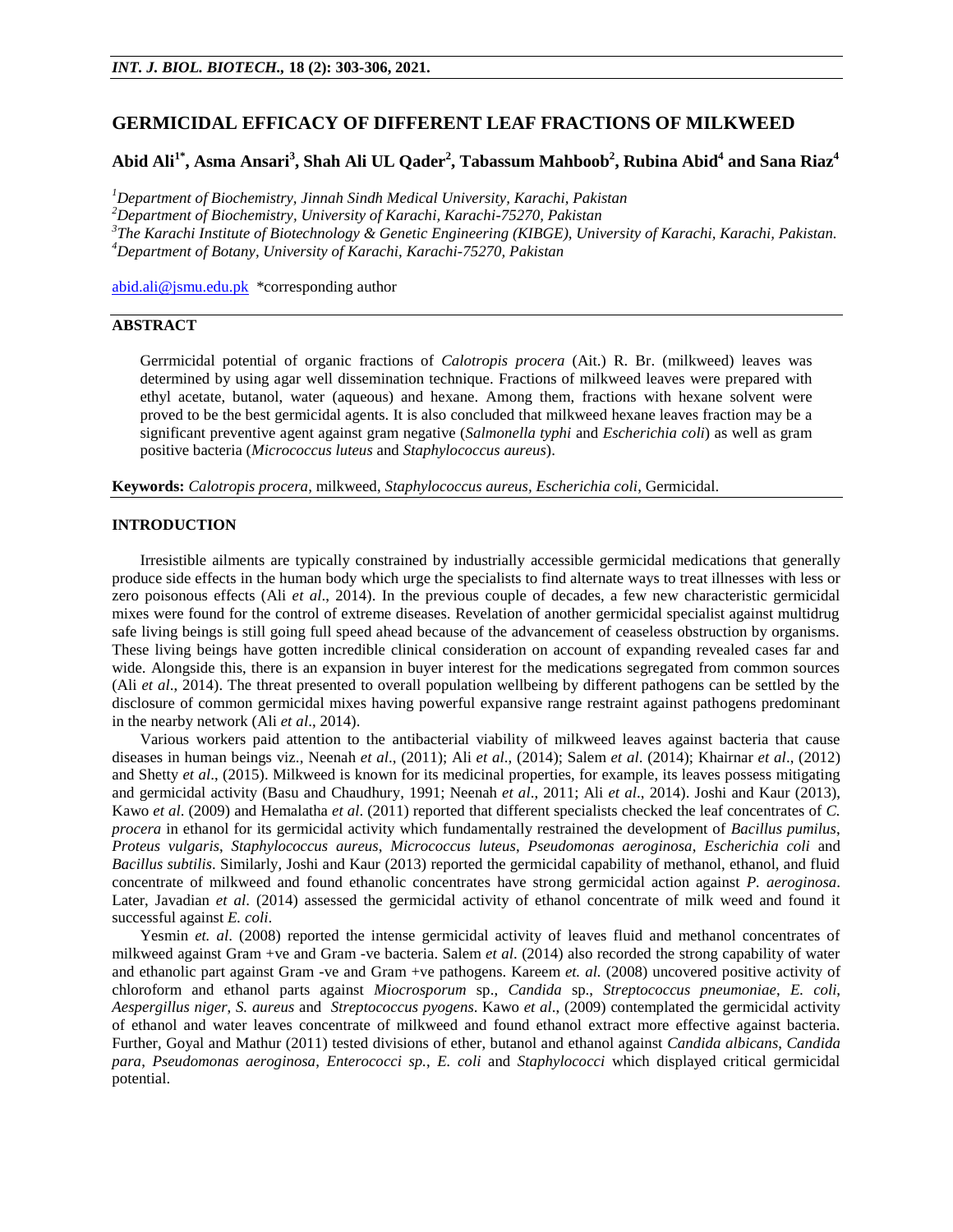Hemalatha *et al*. (2011) revealed inhibitory activity of leaf concentrate of *C. procera* in ethyl acetate, water and methanol against *S. typhi*, *Shigella*, *Pseudomonas aeroginosa*, *Vibrio cholera*, *B. cireus*, *B. subtilis*, *Lactobacillus* and *S. aureus*. Moreover, Johnson *et al*. (2011) verified that fluid and alcoholic concentrate of milkweed leaves shows strong germicidal viability against *S. aureus*, *Aspergillus sp.*, and *E.coli*. While, Velmurugan *et al*. (2012) contemplated milkweed leaf concentrate of ethyl acetate successfully suppressed smaller scale pathogens from shrimp fish. Similarly, Shetty *et. al.* (2015) considered the germicidal impact of ethyl acetate, methanol, derivation, ethanol and water concentrates of milkweed leaves against disease causing bacteria in human and discovered that leaves extricate showed noteworthy antibacterial activity against *M. aureus* in all test solvents. While, Pandey *et. al*. (2015) evaluated the milkweed leaves extract in methanol against *S. aureus* and *E.coli.* He found positive results. Bilal *et. al*. (2020) utilized methanolic extract against various bacteria and found it highly active against *Pseudomonas aeruginosa*, *Bacillus cereus* and *Proteus mirabilis*. Ali *et. al*. (2014) reported the positive action of flower extracts against human pathogenic as well as multidrug resistant bacteria.

The present study was conducted to check the efficacy of *C. procera* extracts in four different solvents i.e. butanol, ethyl acetate, water and hexane against gram –ve and gram +ve positive disease causing bacteria in human. Further to validate the earlier disclosures for its vital use.

#### **MATERIALS AND METHODS**

**Plant material, concentrate and part course of action:** Fresh leaves of milkweed were collected from the vicinity of Karachi. Specimens were deposited to Karachi University Herbarium (KUH) to get the general herbarium number "GH No. 86455". After major washing with water the material was air dried in shade for 3 weeks. To get a grungy concentrate, material was immersed in eighty percent ethanol for ten days and filtered by channel paper. From this concentrate fractions of ("ethyl acetate", "hexane" and "water") were set up by using disengaging channel. The filtrate was then reduced by turning evaporator "Buchi Rotavapor R-200 – Buchi Labortechnik AG, Switzerland". While, division of butanol was united by "Eyela Rotary Vacuum Evaporator Model No. N-10, Tokyo Rikakikai Co. Ltd. Japan". Then sample was secured in low temperature until further use.

**Test Microbes and Culture Media:** The germicidal activity of milkweed leaf extracts was assessed against G-ve bacteria and Gram +ve bacteria. Gram –ve bacteria i.e. *S. typhi* and *E. coli* ("O157:H7") were isolated from a filthy water test. While, G+ve bacteria i.e. *M. luteus* "KIBGE-IB20" ("GenBank promotion: JQ250612") and methicillin safe *S. aureus* (MRSA) "KIBGE-IB23" ("GenBank increase: KC465400") were secluded from soil test individually. Supplement stock was utilized to re-establish trial strains by hatching at  $37^{\circ}$ C for 24 hours, with consistent shaking of 135 rpm and were kept up on supplement agar inclines at four degree centigrade for further investigations.

**Technique for germicidal activity:** To assess the germicidal capability of leaf concentrates of milkweed against germ strains. Agar well dispersion technique was embraced from past studies (Ali *et al*., 2014; Tagg and McGiven 1971; Heatley 1944). Bacterial species were restored on disinfected Petri plates which were loaded with supplement agar and immunized 100 $\mu$ l of pathogenic strains having 10<sup>8</sup> colony forming unit per ml contrasted and the "0.5 McFarland turbidity index" (Ali *et al*., 2014: Iqbal 1998). then 100µl of concentrated leaf evacuates were poured in the agar wells of petri plate and were agonized at 37<sup>o</sup>C for one day. While, for control no concentrate was poured in the plate. To calculate the potential against germ strains, valid regions were assessed in triplicates with the standard deviation of  $\pm$  3.

#### **RESULTS**

Leaves extracts of milkweed in different solvents viz., hexane, butanol, water and ethyl acetate were analyzed against different germs.

Different solvents of leaf concentrates of milkweed displayed variety in the restraint range against *Micrococcus luteus*, *Salmonella typhi*, *methicillin -resistant Staphylococcus aureus*, and *Escherichia coli* (Table 1, Fig. 1). Among four concentrates, hexane portion has been found significant as germicidal against every single germ strain. A most extreme region of hindrance (23mm) was seen against *Micrococcus luteus*. While, Ethyl acetate likewise indicated considerable inhibitory action against "MRSA" (15mm) and "*E. coli*" (12mm). Though, "butanol" and "ethyl acetate" did not demonstrated any big action against *M. luteus*. While, no action was seen in butanol and water against "*E. coli*".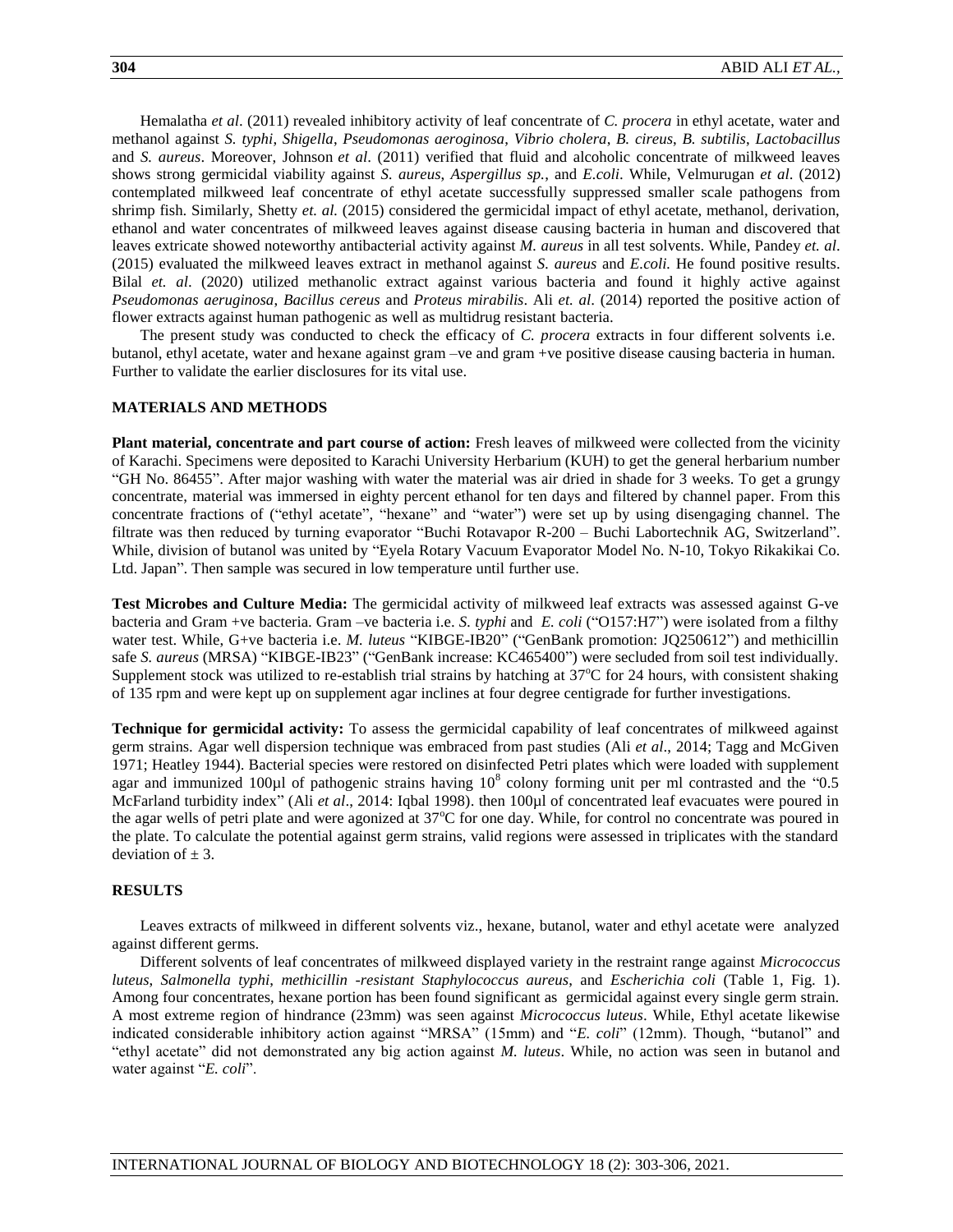| S. No. | Concentrated leaf | Valid regions of inhibition (mm) |         |          |                      |          |  |                          |         |
|--------|-------------------|----------------------------------|---------|----------|----------------------|----------|--|--------------------------|---------|
|        | evacuate 100µl    | S. typhi                         | Control |          | E. coli Control MRSA |          |  | Control <i>M. luteus</i> | Control |
|        | <b>Butanol</b>    |                                  |         |          |                      | $7 + 3$  |  |                          |         |
|        | Ethyl Acetate     |                                  |         | $12 + 3$ | $\cdots$             | $15 + 3$ |  |                          |         |
|        | Aqueous           |                                  |         |          |                      |          |  | $19 + 3$                 |         |
|        | Hexane            | $15 + 3$                         |         | $18 + 3$ |                      | $12 + 3$ |  | $23 + 3$                 |         |

Table 1. Germicidal activity of *milkweed* leaf evacuates against different germ strains.

**Key:** Valid region  $=$  > 11 mm,  $---$  = No result observed.



Fig. 1. Valid regions of milkweed leaf derivatives (hexane, butanol, aqueous and ethyl acetate) against germ strains.

## **DISCUSSIONS**

Protection from various expansive range anti-microbial agents has now turned into a worldwide worry because of developing instances of medication resistance which expands buyer request towards natural germicidal operators. So, there is a need of screening of natural germicidal compelling mixes against various medications safe pathogens. Over the most recent decades, a few new common germicidal mixes were found for the control of serious contaminations. Present examination was intended to investigate the germicidal capability of restoratively imperative leaves of milkweed. Distinctive dissolvable concentrates of milkweed indicated unique restraint design against tried illness creating microorganisms. Leaf concentrates of milkweed demonstrated different ranges of restraint against *S. typhi, E. coli, M. luteus* and methicillin resistant *S. aureus* (MRSA) (Table 1., Fig. 1). Among the different concentrates, the milk weed hexane division has been demonstrated huge region as germicidal operator against the examined pathogens. The largest region of hindrance of hexane (23mm) was seen against *M. luteus* when contrasted with butanol and ethyl acetate parts which did not demonstrated any action against *S. typhi* and *M. luteus*. Present results are in agreement with the findings of Ali *et.al.* (2014), who obtained the similar results with flower extract in hexane.

In any case, present finding is in accordance with that of the findings of Doshi *et al*. (2011) where a hindrance region of milkweed leaf extract for *M. luteus* was seen at 9mm. Like the findings of Joshi and Kaur (2013) hexane solvent of leaf separate indicated considerable activity against *E. coli*. On the other hand, ethyl acetate part of leaf additionally indicated critical zone of restraint (12mm) against *E. coli* and *MRSA* (15mm). These readings are conversely with the perception of Doshi *et al*. (2011) where 7mm restraint zone was mentioned. Similarly, butanol concentrate shows considerable (7mm) region of hindrance. Therefore, leaf concentrates of milkweed observed in present study may be referred to as a strong germicidal agent.